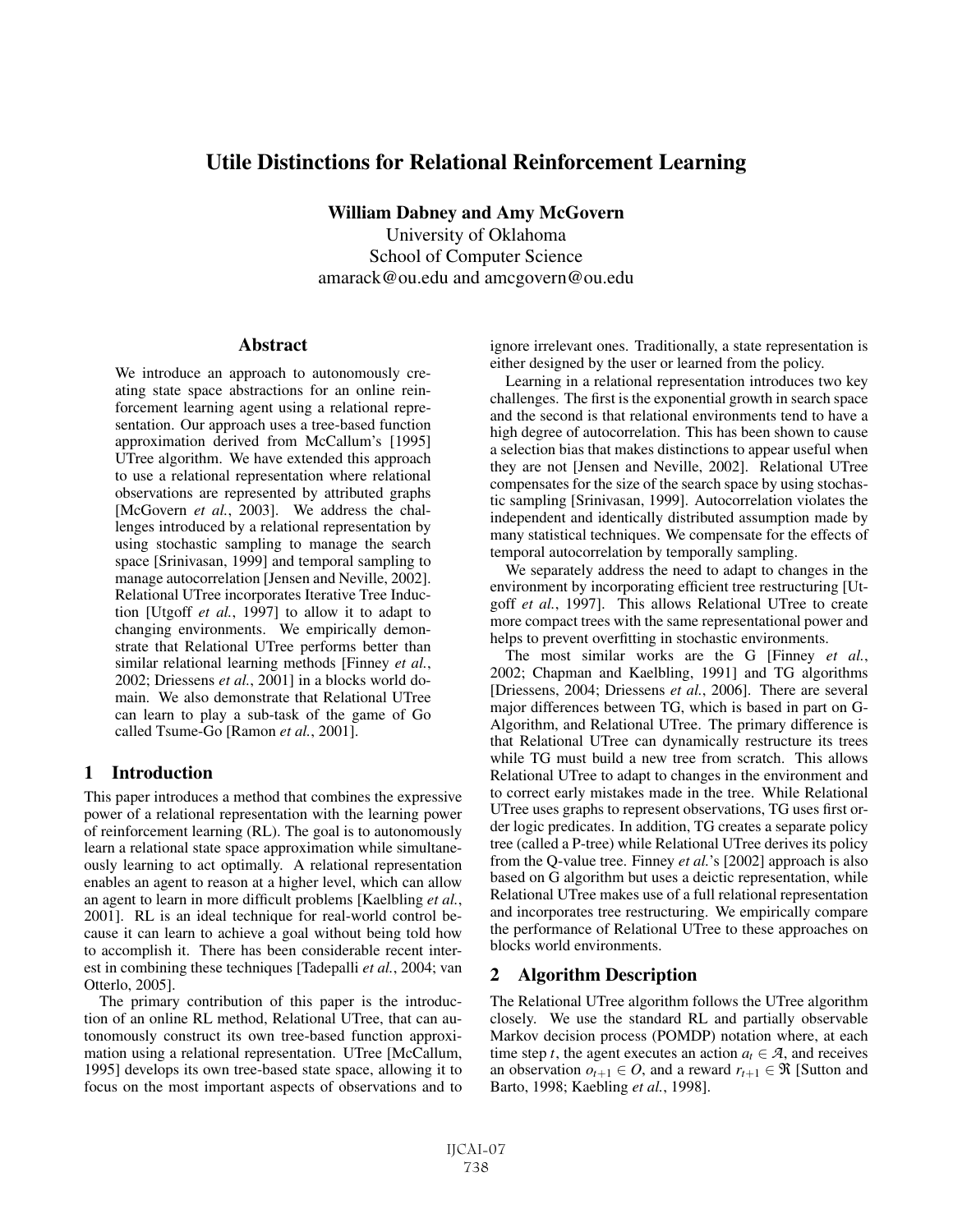

Figure 1: a) Example blocks world configuration. b) Partially observable *blocksworld1* [Finney *et al.*, 2002] observation. c) Fully observable *blocksworld2* [Driessens *et al.*, 2001] observation.

An observation takes the form of an attributed graph  $G =$  $\langle V, E, A(V), A(E), T(V), T(E) \rangle$ . *V* is the set of all objects in the environment, represented by vertices in the graph and *E* is the set of all relationships, represented by edges [McGovern *et al.*, 2003].  $A(V)$  and  $A(E)$  are the set of attributes for the vertices and edges respectively, the elements of which are discrete or real valued attributes.  $A(V)$  and  $A(E)$  may contain zero or more elements.  $T(V)$  and  $T(E)$  are required discrete valued *types* for vertices and edges. Example observations for blocks world are shown in Figure 1. Some attributes and relationships are omitted for readability. The graphical representation used does not place individual identifiers on objects, but instead objects are identified by their type, attributes, and relationships to other objects. This property of graphical representations is advantageous for generalizing concepts.

Our Relational UTree description uses McCallum's [1995] notations. We refer to the set of distinctions that lead to a tree node and the state represented by a leaf node as *s*. A transition instance,  $T_t = \langle T_{t-1}, a_{t-1}, o_t, r_t \rangle$ , represents one step of the agent's experience. The set of instances contained in a leaf node *s* is denoted  $T(s)$ , and the set of instances contained in a leaf node *s* where the next action is *a* is  $\mathcal{T}(s, a)$ . The time ordered set of all transition instances is  $H = \{T_0, T_1, ..., T_{|H|}\}.$ The leaf node to which a specific transition instance belongs is denoted by  $L(T_t)$ .

## 2.1 Relational Utile Distinctions

We refer to a distinction as being utile if and only if the distinction statistically separates the set of transition instances so that the agent is better able to predict reward. The sets of possible distinctions are: Object ex-



Figure 2: Example variable memory creation as the instance from Figure 1c is dropped down the tree.

istence  $\{(x,h) | x \in T(V), h \in \mathbb{N}\}\$ , relationship existence  $\{(x, o_1, o_2, h) \mid x \in T(E), o_1 \neq o_2 \forall o_1, o_2 \in M(V), h \in \mathbb{N}\},\$ and attribute value  $\{(a, value_a, o_1, h) \mid (a, value_a) \in A(o_1), o_1 \in A(o_1)\}$  ${M(V) \cup M(E)}$ ,  $h \in \mathbb{N}$ , where *h* is the history index, *M* is the memory, *x* is a parameter limiting the number of previous observations that can be considered, and  $\mathbb N$  is the set of natural numbers.

The variables  $o_1$  and  $o_2$  are pointers to *variable memories*. Variable memories reference previous distinctions in *s*, allowing simple distinctions to be used to construct complex queries. For each type of distinction, the set of variable memories created when an instance is dropped down a node with that distinction is given by:  $\{v \in V_i \mid T(v) = X\}$  for object distinctions,  $\{(e, v_1, v_2) \in E_i \mid T(e) = X, v_1 \neq v_2, v_1, v_2 \in V_i\}$ for relationship distinctions, and  $\{p \in V_i \cup E_i \mid (a, value_a) \in$  $A(v)$ ,  $a = X$ , *value*<sub>a</sub> = *Y* } for attribute value distinctions.

Figure 2 shows an example of how Relational UTree uses variable memories. As the observation shown in Figure 1(c) falls down the root node, blocks are added to the variable memory. The second node selects blocks from this list with "Color = Green" and saves the matches.

Relational UTree allows static objects to be referenced so that their non-static attributes may be accessed. The set of static objects is defined as  $S = \bigcap_H V_i$ . A focal object,  $f \in V$ , can be incorporated to allow an agent to reason deictically. Let  $M(V, N)$  be the set of object variable memories for the node *N*. At the root node,  $N_r$ ,  $M(V, N_r) = S \cup \{f\}$ . The set of object variable memories created by the distinction at a given node, *N*, is denoted  $m(V, N)$ . If we let  $N_p$  be the parent node to *N*, then the set of object variable memories at any node, *N*, is defined as  $M(V, N) = M(V, N_p) \cup m(V, N_p)$ . We similarly define  $M(E, N)$ , given  $M(E, N_r) = \emptyset$ .

#### 2.2 The Relational UTree Algorithm

The Relational UTree algorithm works as follows:

- 1. Create a tree with no distinctions. Initialize  $T(s) = \mathbf{0}$ and  $H = \emptyset$ .
- 2. Take one step of experience in the environment. Choose the action  $a_{t-1}$  to be the policy action of  $L(T_{t-1})$ , with ε probability of choosing a random action. Record the experience as  $T_t = \langle T_{t-1}, a_{t-1}, o_t, r_t \rangle$  and  $H = H \cup \{T_t\}.$ Using standard decision tree methods, drop  $T_t$  down the tree. Save  $T_t$  to the leaf node,  $L(T_t) = s$ , setting  $T(s) =$ *T*(*s*)∪{*T<sub>t</sub>*}. Mark all tree node *N* ∈ *s* as stale, where a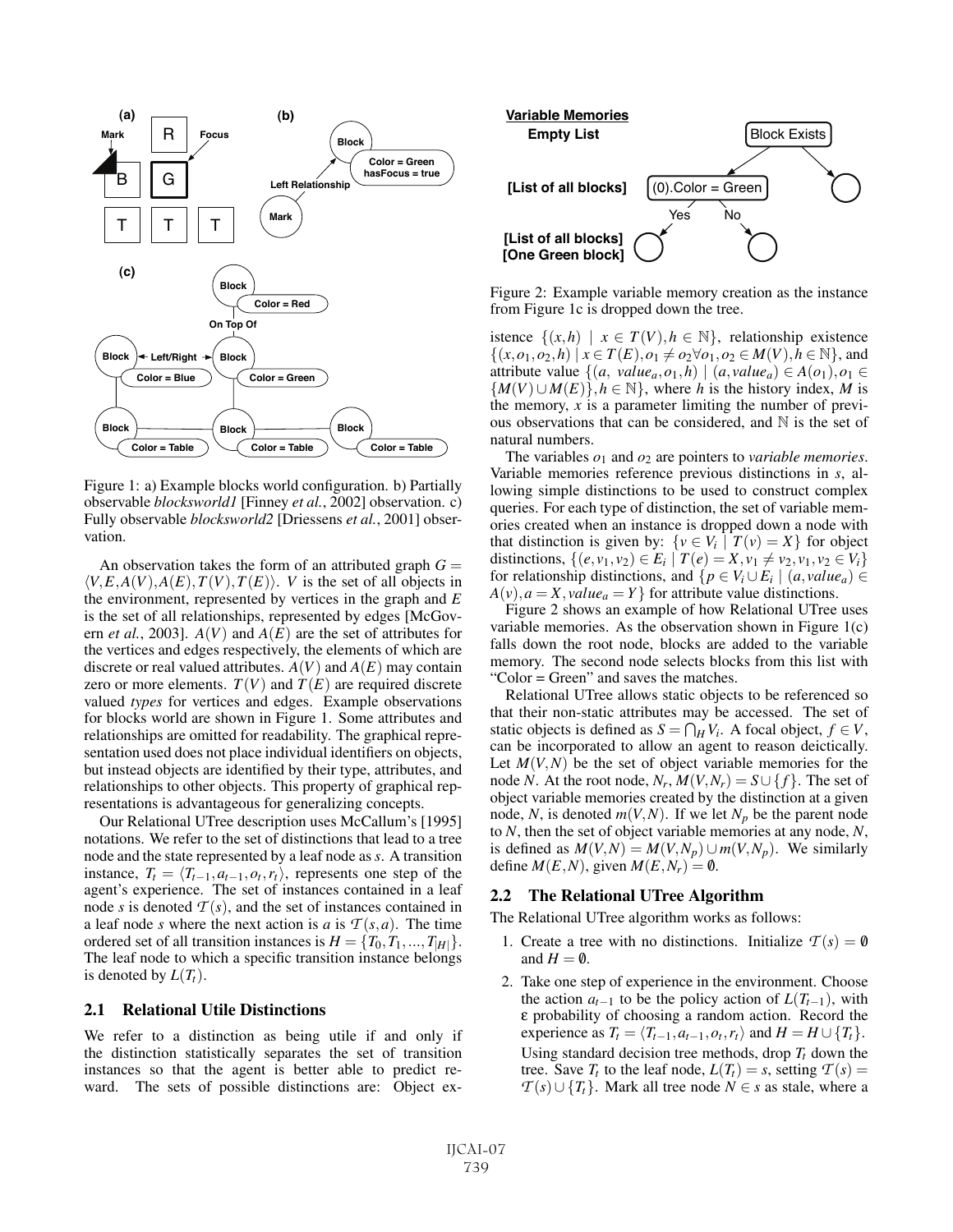stale node indicates that the distinction at that node may need to be changed during restructuring.

In some environments, observations  $o_t$  and  $o_{t+1}$  are autocorrelated. For example, in the *blocksworld2* environment shown in Figure 1 (c), the objects and relationships will remain largely the same regardless of the next action performed. This is an example of temporal autocorrelation, and can cause a feature selection bias [Jensen and Neville, 2002]. In these situations, we remove autocorrelation through temporal sampling. Every  $c$  steps,  $T_t$  is forgotten, where *c* is a user defined value.

3. With the leaves of the tree representing the states, perform one step of value iteration using Equations 1 - 4. The equations for estimated immediate reward and estimated probability of arriving in state  $s'$  after executing action *a* in state *s* are given in Equation 3 and 4 and directly follow McCallum's equations.

$$
Q(s,a) \leftarrow R(s,a) + \gamma \sum_{s'} Pr(s'|s,a)U(s')
$$
 (1)

$$
U(s) = \max_{a \in \mathcal{A}} Q(s, a)
$$
 (2)

$$
R(s,a) = \frac{\sum_{T_i \in \mathcal{T}(s,a)} r_i}{|\mathcal{T}(s,a)|} \tag{3}
$$

$$
Pr(s'|s,a) = \frac{|\forall T_i \in \mathcal{T}(s,a) \ s.t. \ L(T_{i+1}) = s'|}{|\mathcal{T}(s,a)|} \tag{4}
$$

4. Update the tree every *k* steps by first ensuring the quality of current distinctions, followed by expanding the tree by adding new distinctions at the leaves. All stale tree nodes *N* are updated as follows.

(a) First, stochastically generate a set of distinction trees Φ. Include the existing distinction tree, φ*N*, in the set Φ, with  $\Phi = \Phi \cup \{\phi_N\}$ . A distinction tree is made up of one or more distinctions on a set of instances, organized into a tree structure. We consider distinction trees with depth up to some constant *k*, and consider larger depths only if no utile distinction trees are found. Each distinction tree φ ∈ Φ defines a set of fringe leaf nodes *L*.

For each fringe leaf node  $s \in L$ , the set of expected future discounted rewards for *s* makes up a distribution δ(*s*) given by Equation 5 [McCallum, 1995].

$$
\delta(s) = \{r_{t_i} + \gamma U(L(t_{i+1})) \mid t_i \in \mathcal{T}(s)\}\tag{5}
$$

Calculate the Kolmogorov-Smirnov distance between each pair of distributions, denoted  $KS(\delta_0, \delta_1)$ . Let  $P_{\phi}$ be the set of these p-values, given by Equation 6.

$$
P_{\phi} = \{KS(\delta(s_i), \delta(s_j)) \mid \forall s_i, s_j \in \mathcal{L}\}
$$
 (6)

Choose the best distinction tree from among  $\Phi$  and the current distinction tree,  $\phi_N$ , using Equation 7.

$$
\phi' = \min_{\phi \in \Phi} \frac{\sum_{p \in P_{\phi}} log(p)}{|P_{\phi}|} \tag{7}
$$



Figure 3: Let *N* be the current node, and  $C(N) = \{N_1, N_2\}$ denote the children of *N*. **a**)  $\phi_{N_1} = \phi_{N_2} = \phi'$ . Perform tree transposition by setting  $\phi'_{N_1} = \dot{\phi}'_{N_2} = \tilde{\phi}_N$  and  $\phi'_{N} = \phi'$ . **b**)  $\phi_{N_1} = \phi'$  and  $C(N_2) = \emptyset$ . Set  $\phi_N = \phi'$  and  $C(N) = C(N_1)$ . Reclassify the instances  $T(N_2)$  using the  $N_0$  subtree. c)  $C(N_1) = C(N_2) = \emptyset$ . Set  $\phi_N = \phi'$ , and use  $\phi'$  to reclassify the instances  $T(N_1) \cup T(N_2)$ 

If there is no  $p \in P_{\phi}$  below the user specified value, then *N* is pruned from the tree. We used  $p = 0.001$  for this paper. Otherwise,  $\phi_N$  is replaced by  $\phi'$  through a series of tree transpositions. For distinction trees of depth greater than one, the distinctions are 'pulled-up' one at a time, beginning with the root distinction.

(b) Once the best distinction tree at a given node is determined, the tree is restructured following Utgoff *et al.* [1997]. If the current distinction at *N* is already the best,  $\phi_N = \phi'$ , then we are done. Otherwise, a recursive depth first traversal of the tree is applied until one of the base cases, shown in Figure 3, is reached. At this point, the utile distinction,  $\dot{\phi}$ , is "pulled-up" by recursively performing the tree transposition steps shown in the figure. After a single "pull-up" has been performed, the next base case in the tree is addressed until the best distinction tree,  $\phi'$ , is at the target node, *N*.

When the tree restructuring operation has completed for *N*, mark it as not stale. If the node has changed through tree restructuring, then mark all nodes in its subtree as stale. Continue to apply step 4 to each stale child node of *N*. This process continues until no branches are stale, and the quality of the distinctions in the tree are ensured. Finally, perform value iteration until convergence.

- 5. Every *k* steps, expand the tree at the leaves. For each leaf node of the tree, *s*, determine the best distinction tree for the instances at that node using the process outlined in step 4 (a). If the new distinction tree is utile, then expand the tree by adding a subtree at the leaf *s* and dropping the instances  $T(s)$  down the new distinction tree. This removes *s* from the list of leaves and adds the set of leaves *L* to that list. Continue expanding the tree until it is no longer utile to do so. Perform value iteration until convergence after expansion is done.
- 6. Repeat at step 2 until stopped.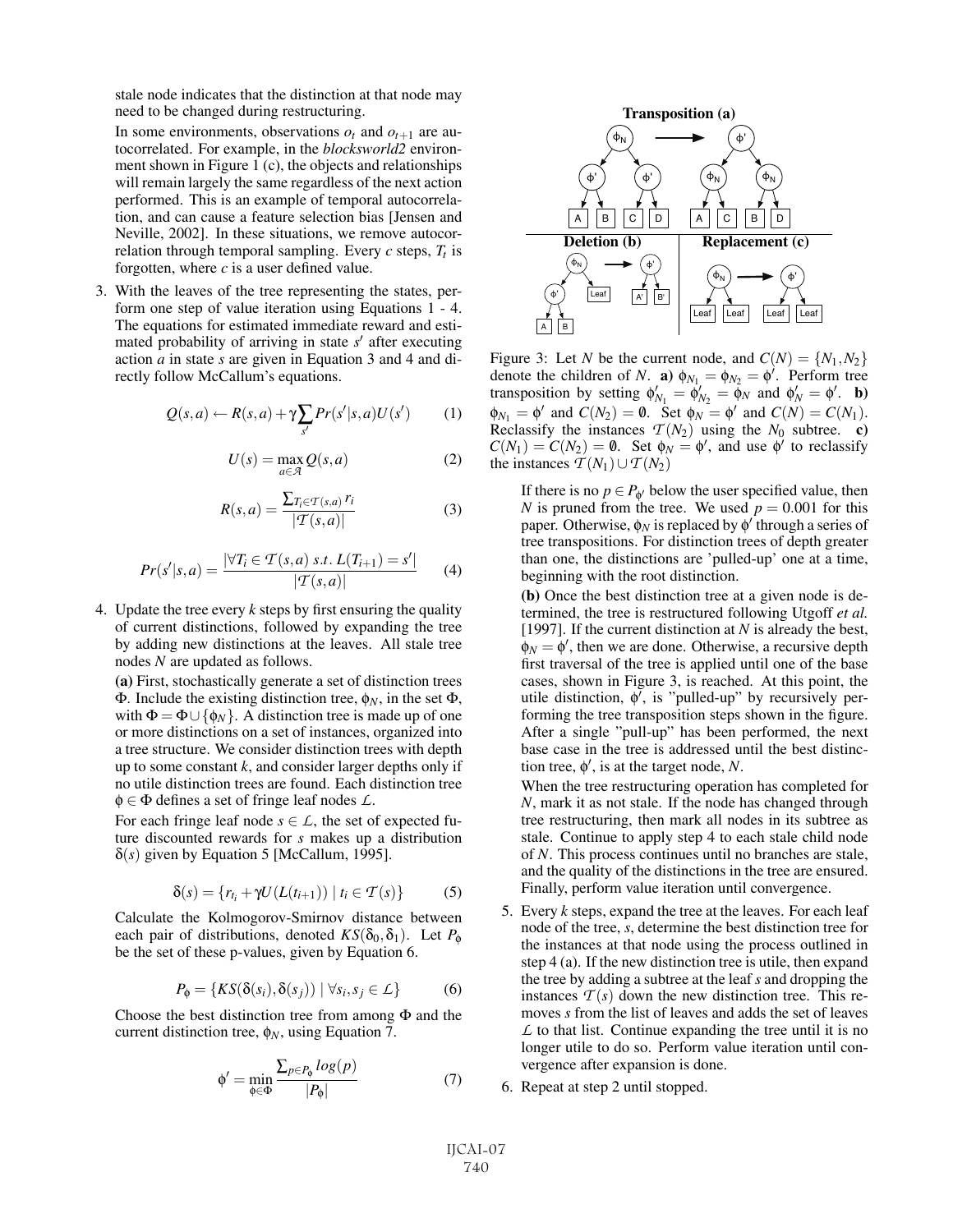### 2.3 Stochastic Sampling

We use stochastic sampling [Srinivasan, 1999] to address the large space of possible distinctions introduced with a relational representation. Srinivasan shows that if we can sample tests stochastically that we can look at only a small fraction of the total and still be highly confident in finding one that is among the best possible. The number of tests that must be sampled is given by  $n \geq \frac{\ln(1-\alpha)}{\ln(1-k)}$ , where  $\alpha$  is the probability of finding a test in the top  $(100 \times k)\%$  [Srinivasan, 1999]. The key to this equation is that the sample size does not depend on the number of possible distinctions.

For this paper, we have used  $k = 0.01$  and  $\alpha = 0.99$  to be 99% confident in finding a distinction in the top 1%. In this situation we only need to sample 458 distinctions. By gradually reducing *k*, we can move the search for distinctions toward an exhaustive search. With our values, it took under a second to expand a leaf node containing 5000 instances. When we reduce  $k$  to 0.001, it takes two minutes to do the same expansion. Similarly, with  $k = 0.0001$  the expansion time for the leaf node is almost 13 minutes. This demonstrates that an exhaustive search of the distinction space is not feasible. To compensate, we use stochastic sampling.

#### 2.4 Tree Restructuring

In the early stages of learning, an agent will have only seen a fraction of the environment and may create a state representation that is not well suited to the true nature of the environment. To prevent the tree from over-fitting and to allow it to adapt to changing environments, Relational UTree implements online tree restructuring based on the Iterative Tree Induction algorithm [Utgoff *et al.*, 1997]. Iterative Tree Induction ensures that the best split for the instances is used at each node of the tree, beginning with the root and working its way to the leaves.

The original ITI algorithm kept track of a list of statistics for each possible test at every tree node. Because Relational UTree is instance based, this would be redundant. While ITI looked at the list of statistics for a node to decide the current best test at that node, Relational UTree regenerates tests for the node and decides which is best directly. Keeping track of all possible tests is not a practical solution in this situation because of the large search space for distinctions in relational environments. This large search space is a well known problem for inductive logic programming [Dzeroski *et al.*, 2001]. Although it is more computationally expensive to recompute the tests, restructuring leads to significantly smaller trees which reduces overall computation time.

## 3 Experimental Results

## 3.1 Blocks World Results

We apply Relational UTree to two versions of the blocks world domain. The first, *blocksworld1*, is a partially observable blocksworld task with low-level actions and two blocks, as in Finney *et al.* [2002]. The second, *blocksworld2*, is a fully observable domain with high-level relational actions and three blocks, as in Driessens *et al.* [2001]. Both domains contain moveable colored blocks and unmovable table blocks. Example observations for both domains are shown in Figure 1.

In the *blocksworld1* domain, the agent has a focus marker and a deictic marker. The agent perceives all attribute information for the focused object but none for the marked object. The marker is only observable if it is adjacent to the focus marker. For example, if the marker is below the focus block, then the agent will observe a block object, a marker object, and a relationship indicating the block object is on the marker object. The small difference from Finney's domain arise from the translation from a deictic representation to a truly relational one. The goal is to pick up the green block, which requires first removing any blocks covering it. The actions available to the agent are identical to that of Finney: *move-focus(direction)*, *focus-on(color)*, *pick-up()*, *put-down()*, *marker-to-focus(marker)*, and *focusto-marker(marker)*. The agent is given a reward of +10 for reaching the goal, a penalty of -0.2 for invalid moves and -0.1 per time step.

The second domain, *blocksworld2*, is fully observable and the task is to stack the green block on the red block. The actions are  $move(x, y)$  for unique blocks *x* and *y*. As with Driessens, the agent received a reward of 1 for reaching the goal in the minimal number of steps and a 0 otherwise.

The performance of Relational UTree with and without tree restructuring for both domains is shown in Figure 4 (left panels). Empirical performance is  $\varepsilon$ -optimal, with  $\varepsilon = 0.10$ , for both domains. These results are averages across 30 runs. Because this is online performance, large changes to the tree's structure are reflected as temporary drops in performance. This happens less frequently as the tree converges.

In the more difficult *blocksworld1* domain, Relational UTree converges faster than Finney's approach with more accurate results. After 100,000 training instances Finney's performance was approximately 68% with final convergence to 80%. Our method converges to 90% of optimal, due to the use of ε-greedy exploration methods, and does so within the first 100,000 steps.

Comparatively, the actions in the *blocksworld2* domain are higher level which allows the agent to discover the goal much faster than in *blocksworld1*. The performance of Driessens' TG algorithm on the same domain was comparable. TG does not explore the environment, and does not use an ε-greedy exploration method like we do. This allows their algorithm to converge to an average reward of 1, while we converge to an average reward per trial of 0.9.

Figure 4 (right panels) compares the tree sizes with and without tree restructuring for the two domains. In both domains, performance is comparable but the average tree size is considerably smaller when tree restructuring is used. The agent is able to construct a smaller tree to capture the same amount of information because it can remove irrelevant information gained early in learning. The use of restructuring introduces an increased variance due to the temporary loss in performance directly following a large tree restructuring. However, smaller trees result in a significant improvement in running time.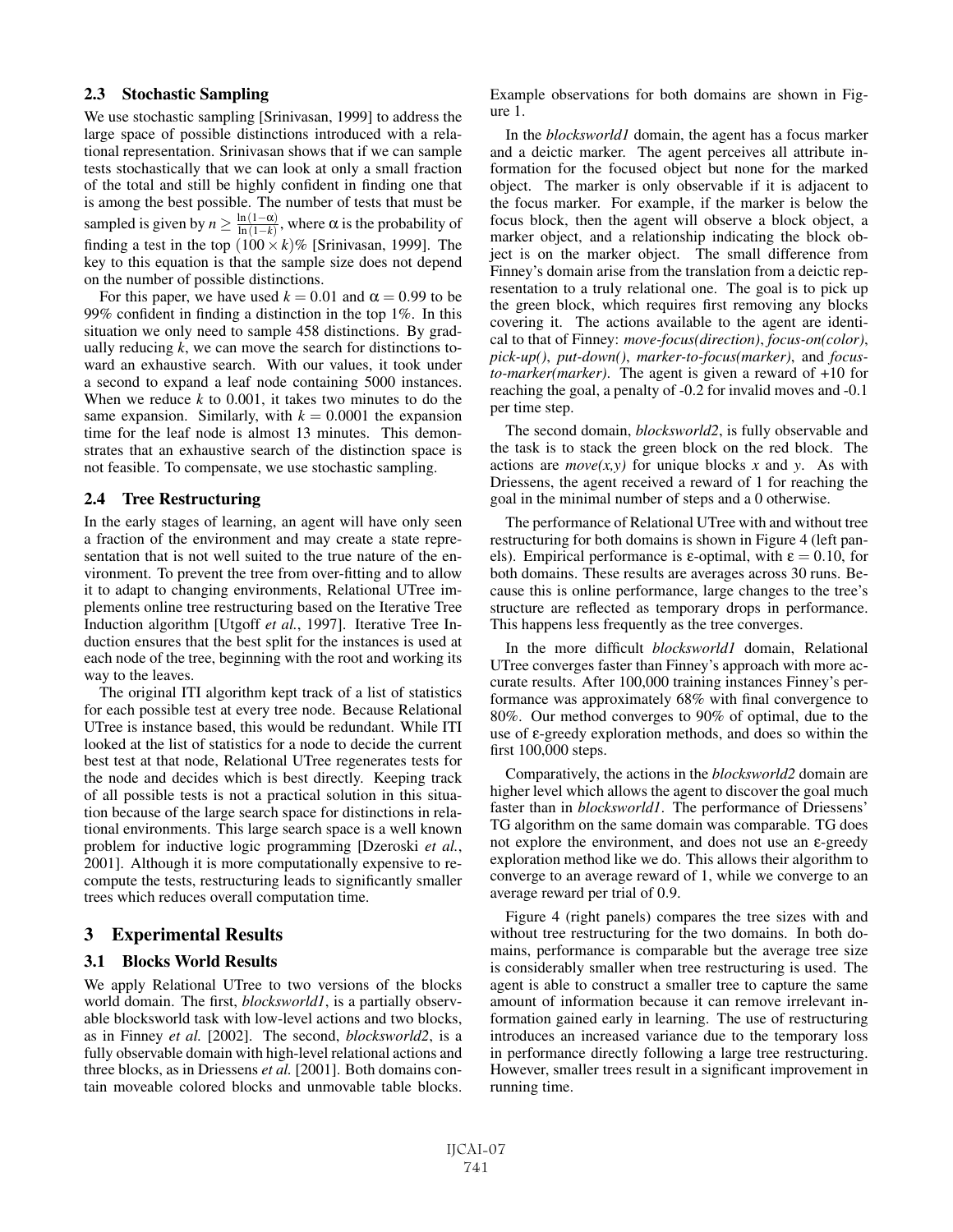

Figure 4: Learning curves for Relational UTree in the *blocksworld1* and *blocksworld2* domains. Tree sizes, with and without tree restructuring, are shown for both domains on the right.

#### 3.2 Autocorrelation

To detect potential temporal autocorrelation, we used randomization on sets of observations. We perform 10000 randomizations on this data, each time performing a Kolmogorov-Smirnov test. The test statistics form a distribution which can be analyzed to find the effective sample size, similar to what was done with  $\chi^2$  by Jensen and Neville [2002]. If there is no autocorrelation, the effective sample size should match the actual sample size used in the tests.

The Kolmogorov-Smirnov test compares two distributions, of sizes *N*1 and *N*2. The total size of the data,  $N1 + N2$ , remains constant throughout, while the proportion of data split into either distribution can change from one distinction to the next. In our experiment, the actual number of instances varied but the proportions that a specific distinction created was held constant. We use  $p = \frac{max(N_1, N_2)}{(N_1 + N_2)}$  to represent the relative sizes of the two distributions. By substituting *p* into the original equation for KS, given by [Sachs, 1982], we obtain  $R = \frac{(2 \times (K_{\alpha})^2)}{D_{\alpha}}$  and  $N_E = 2 \times \frac{R}{(4 \times (p - p^2))}$  for the effective sample size  $N_E$ .  $K_\alpha$  and  $D_\alpha$  are the critical values for the KS test.



Figure 5: Effective sample size relative to actual sample size with variable amounts of sampling.

Figure 5 shows the results of our detection and removal of the temporal autocorrelation in the blocks world domain. The top pie chart for each group is the effective sample size without sampling. The lower two pie charts are for removing every 15th or every 10th instance. Effective sample sizes for an object existence, relationship, and action test are shown.

The effective sample size is dramatically lower without sampling and small amounts of sampling dramatically increase the sample size. Tests on actions have no temporal autocorrelation because there is no direct correlation between what action will be performed and what the most recent action was. Since autocorrelation causes a feature selection bias [Jensen and Neville, 2002], Relational UTree used sampling to remove the autocorrelation.

#### 3.3 Tsume Go Results

The Tsume Go domain is a sub-task of the game of Go where stones have already been placed in different configurations. The task is to identify the best move for protecting the player's stones or capturing the opponent's stones. Relational UTree learns to play the best first move of a Tsume Go game. Relational UTree is trained on a set of 30000 randomly sampled problems from the GoTools database [Wolf, 1996], and then tested on a set of 10000 randomly sampled independent problems from the same database. The agent receives a reward between 0 and 1 for correct answers depending on the quality of the move and is penalized  $-0.5$  for incorrect attempts. It is also penalized with  $-1.0$  for invalid moves such as placing a stone on top of another stone or trying to move off the board.

Similar to Ramon *et al.*'s [2001] approach, we test Relational UTree's approximation by ranking moves using the Qvalues. Across 7 runs, Relational UTree averaged 65% accuracy on the test set after one move. Ramon *et al.*'s [2001] approach obtained 35% accuracy on a test set of 1000 problems generated by GoTools, after training on 2600 problems. We are encouraged by our results and are exploring this domain in greater detail as future work.

## 4 Discussion

Due to the significant performance difference between Finney and the large degree of similarities between our algorithm and Finney's, it is useful to discuss why Relational UTree was able to overcome some of the problems previously reported. Relying on observation history to disambiguate states and using state values to determine a policy before the states are disambiguated is a difficult problem that can be overcome through the use of tree restructuring. As the agent continues to learn, it carries older instances whose histories reflect outdated policies. As the agent's performance increases, the